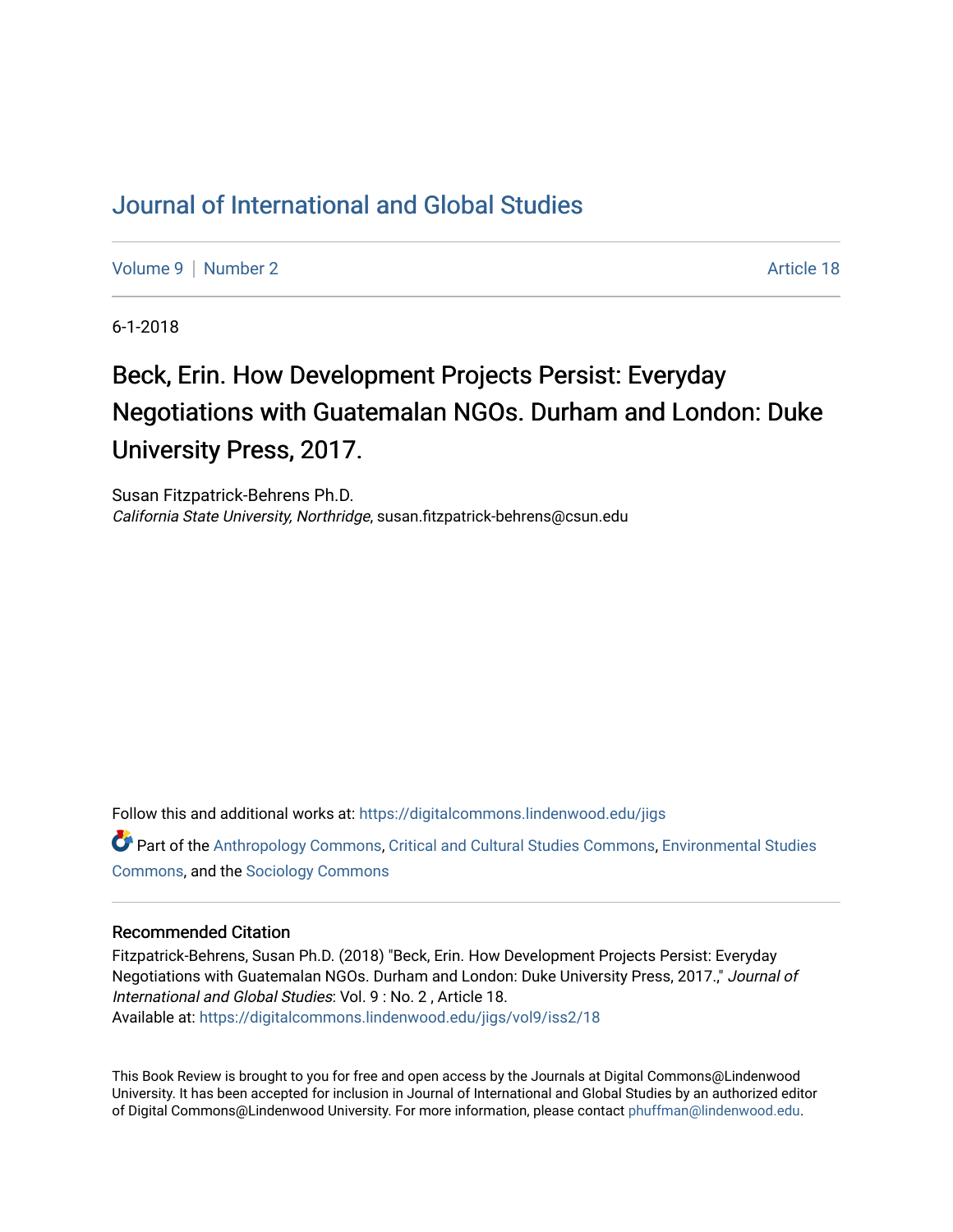## **Beck, Erin.** *How Development Projects Persist: Everyday Negotiations with Guatemalan NGOs.* **Durham and London: Duke University Press, 2017.**

Erin Beck offers an intervention in literature on development, particularly that focused on women in the global South, by comparing the work of two non-governmental organizations (NGOs) with distinct goals operating in Guatemala's western highlands. Her contribution is to move research on development beyond evaluations that focus on "outcomes" and that seek to identify the "best" development model, to instead focus on how projects work "on the ground." Specifically, she seeks to illustrate that women who access NGO resources exercise agency by selecting among multiple opportunities, evaluating the benefits and drawbacks of each, and participating on terms that the women themselves influence (though do not define). Beck suggests that the plethora of NGOs operating in Guatemala ensures that beneficiaries approach each organization with a wealth of knowledge derived from their own experience in the marketplace. She undertook her research over a seven-year period during which she participated in NGOs, conducted extensive research on development literature, engaged in participant observation, and accessed records of the two NGOs she studied.

*How Development Projects Persist* is a thoughtful, well-written, insightful book. Among the greatest strengths of the work are Beck's extensive and clearly presented knowledge of the literature on NGOs, her selection of case studies, the clarity and objectivity with which she approaches the comparative analysis, and her stand-alone descriptions based in participant observation of women's interaction with NGOs. After years of studying NGOs in Guatemala (p. 225), Beck selected Namaste, a secular NGO that she characterizes as using a model of "bootstrap development," and Fraternidad de Presbiteriales Mayas (The Fraternity), a religious NGO that seeks to promote "integral" or, as Beck puts it, "holistic" women's development. The two NGOs share in common targeting women and the use of micro-financing as one component of their programs, but neither identifies providing loans as its primary purpose. Namaste and the Fraternity are otherwise almost diametrically opposed in their approach to development.

As its name suggests, Namaste is a foreign organization founded by Robert Graham, a wealthy United States entrepreneur, who believes that all people can "pull themselves up by their bootstraps" through creative entrepreneurship. They need only small amounts of assistance to make their small businesses profitable: education, mentorship, and micro-loans, which are made to beneficiaries at market-rate interest – typically "between 18 and 19 percent – some of the lowest [rates] in the country" (p. 103). Namaste identifies itself as a program designed to provide women with these types of assistance so they can succeed as entrepreneurs. The NGO thus requires that women participate in education classes and in one-on-one consulting with Namaste advisors as a condition to receiving micro-loans.

The Fraternity, by contrast, has roots in Guatemala's Catholic and Protestant religious social movements of the 1980s. Its founder Alicia, a K'iche' Maya woman from Guatemala's western highlands, learned women's social promotion as a youth through participation in programs led by foreign nuns. When she married a member of the National Evangelical Presbyterian Church of Guatemala (IENPG) and converted, she, along with other women, sought to create spaces for female participation in her new faith community. One result was the founding of The Fraternity (p.138-9). Like Namaste, The Fraternity provides Maya women (Mam, K'iche', and Kaqchikel) with micro-loans (which are offered at nominal interest rates) but doing so is incidental to the organization's primary goals, which are to empower women and enhance their spirituality in relation to their families and communities.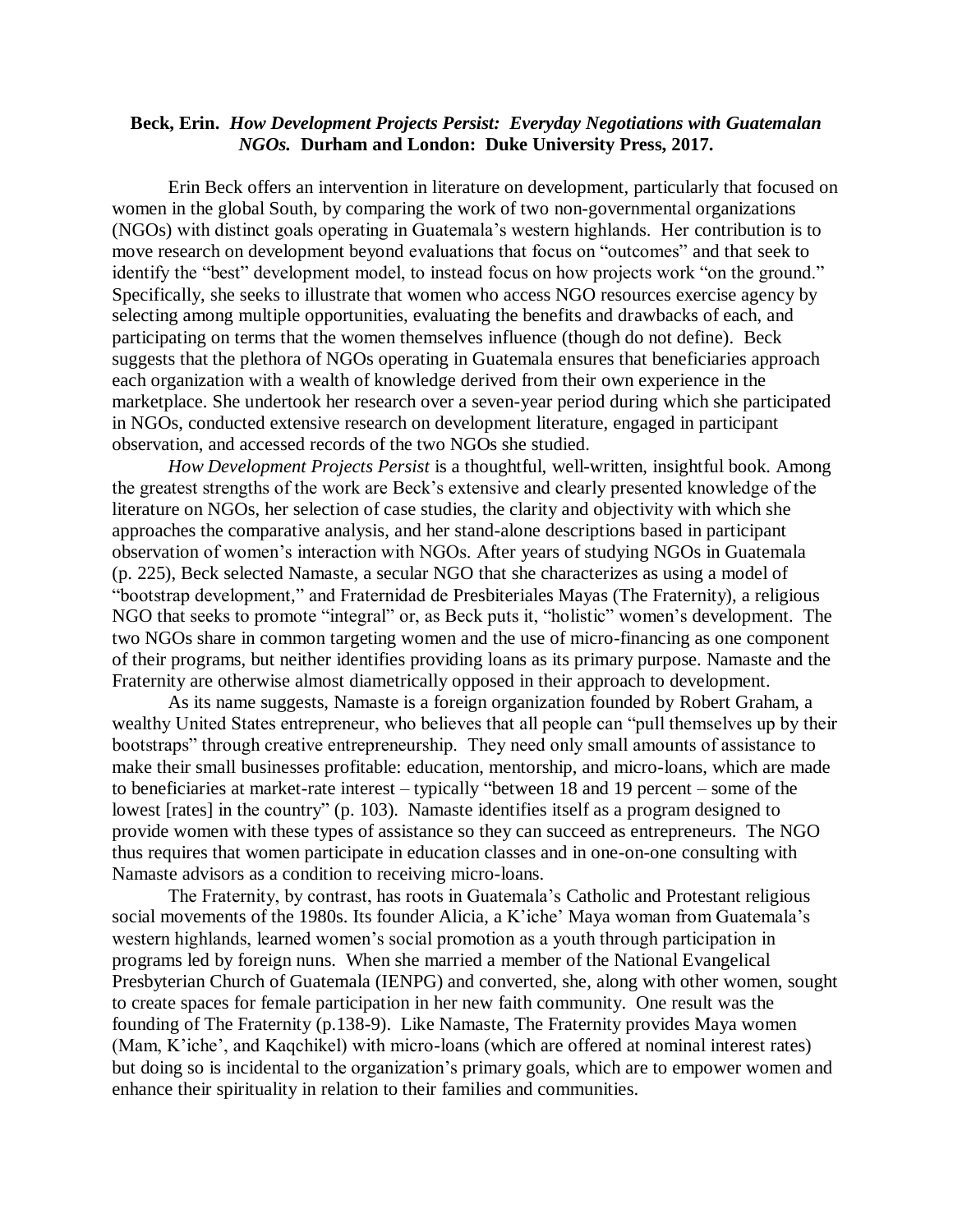Beck's baselines for comparison are thus two NGOs that provide micro-loans, but do so as secondary components of what they identify as their primary goals. Both focus on what they identify as impoverished Maya women. Each provides education in the form of workshops to achieve what they identify as the organizations' primary goals. Namaste has a concrete primary goal: to improve women's economic positions by facilitating their successful entrepreneurship. The Fraternity has a more amorphous primary goal: to promote women's self-esteem, participation in faith community, and potential for leadership.

Significantly, Beck explicitly does not seek to compare the two NGOs to argue that one model is "better" or "more effective" than the other. Instead, she examines them without judgement by using their own criteria to measure success and determine the extent to which they achieved their stated goals. Although Beck never makes such a claim, her analysis makes clear that by these measures, neither NGO is an unqualified success or an unmitigated failure. For example, Namaste learned that although Graham's goal was to "target very poor women who did not have access to credit" (p. 69), they found that the poorest women "would simply 'eat the loan'" (*i.e*., use it for basic subsistence rather than to promote business profit) (p. 73). As a result, they had to raise the minimum income level required of beneficiaries. Beck's study revealed that while The Fraternity sought to help all Maya women, the inherent bias and connections of its leadership meant that the greatest beneficiaries shared the K'iche' ethnicity of the founder (p. 181).

More important than the relative success or failure of the organizations, in Beck's analysis, is the manner in which the Maya women who benefit "negotiate" within the limited spaces afforded to them by the NGOs. Among the most effective components of the book (and that which would be most useful for teaching) are Beck's stand-alone excerpts in which she briefly describes, using her participant observation as the foundation, the "on the ground" experience of Maya women to illustrate how the NGOs work in the reality of daily life. For example, she incorporates excerpts to show how women's knowledge of NGOs enables them to interrogate established terms, interest rates, and requirements (pp. 102-104); the limited effectiveness of training (pp. 114-116; pp. 168-170); and the unmeasured "cost" in free labor of gathering the required number of women to access a loan (pp. 94-96). These accounts humanize development aid.

From this reviewer's perspective, while Beck's book has many strengths, it also has one minor and one significant limitation. To her credit, the author seeks to provide a historical framework for her analysis of contemporary NGOs, yet the work's brevity leads her to telescope and conflate important issues. More significant, is a question about the nature of Beck's objective analysis and intervention in the development literature. Since "success" in terms of the effectiveness of NGOs for alleviating poverty is held in abeyance in Beck's analysis, the reader is left to wonder about the purpose of an aid industry (NGOs), which according to Beck's account has grown from \$1 billion in the mid-1990s to \$23 billion today, constituting 30 percent of overseas development assistance (p. 45). According to Namaste's "objective" criteria, some of its beneficiaries (who are not Guatemala's poorest women, who merely "eat the loan") experienced a rise in income. Beck states that "60 percent of women who receive a loan from Namaste increase their business incomes during their first loan cycle" (p. 121), with the result that *on average* their incomes are \$45 a month higher after their first loan cycle (p. 122). Women in The Fraternity "generally maintain the same standard of living" and "some women develop new skills, increase their self-esteem, or transform their identities" (p. 199). Given these conclusions, it is difficult to find satisfying or sufficient Beck's assertion that "by focusing on